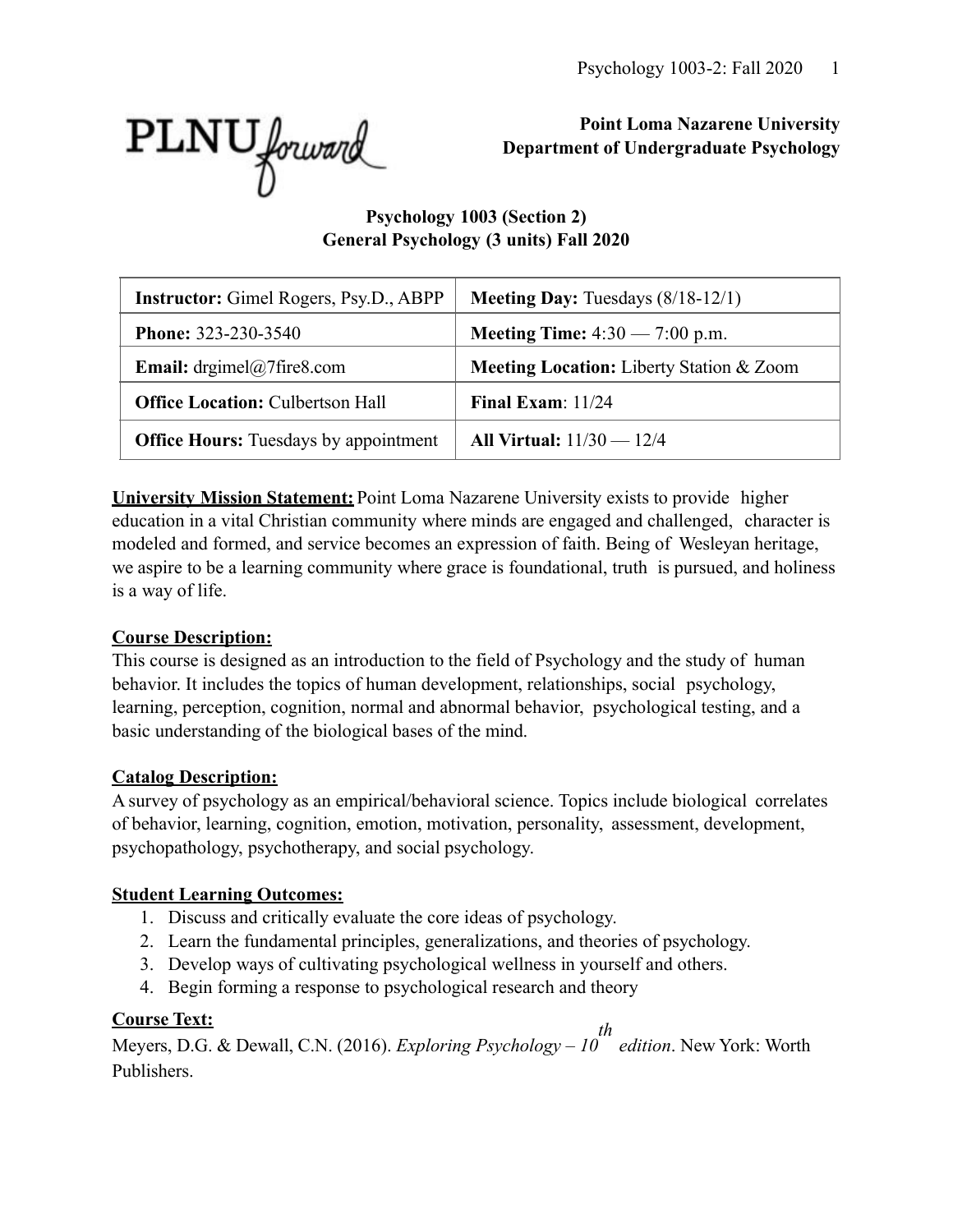### **Course Requirements:**

### 1. **Participation – 5% of final grade**

Students are expected to attend and participate in class. Students should arrive on time and are expected to attend class in its entirety. In addition, students should arrive prepared to contribute to the discussion based on both their completion of the reading assignments and their varied life experiences. It is possible to miss TWO classes and still receive an A in the participation category. A-level participation requires that you come to class consistently, arrive on time and stay until the end, and verbally participate based on having read and reflected on the week's readings. **Due every class.**

### 2. **Final Essay – 10% of final grade**

Write an essay explaining how insights from psychology can tell you more about yourself, other people, or your relationships. In your essay, be sure to: **A.** Choose three concepts from this course that involve you or your life in some way (e.g., depression, stress, cognition, etc.). Define them in your own words.Explain why you chose to include each of those three concepts. Be sure to discuss how each concept affects you/your life on a personal level. **B.** Describe how learning about these concepts can help you thrive and achieve personal well being. Include examples of how this course gave you insight on how to better thrive on a personal level. **C.** Be sure to write approximately 2-3 pages. **Due 12/1.**

### 3. **Quizzes – 20% of final grade**

There will be a total of four scheduled quizzes throughout the semester.

#### 4. **Class Enhancement Presentation – 15% of final grade**

Student will select one class to present an enhancement to the lecture. The presentation should be 10 minutes and should summarize **one** key concept from their selected chapter that correlates to a research article written in the last 7 years on the topic. The article should focus on a traditionally underrepresented group such as persons living in poverty, persons with a disability, ethnically diverse persons, or religious persons. The student should then create a discussion question to spark thought and discourse among their classmates. The student may have a written handout (not a research paper but a summary sheet) for their classmates and, or use visuals aid, (e.g., PowerPoint). The research article may focus on direct victims, witnesses, or offenders. The research article must come from a research journal not a popular magazine or website. **Presentations will start 8/25.**

### 5. **Group Presentation – 10% of final grade**

Students will be assigned a group to develop content based on the class material.

### 6. **Midterm Exam – 20% of final grade**

Students will be given an exam that focuses on key terminology from the class enhancement presentations. Other topic areas that the professor includes will be covered. **Scheduled for 10/27.**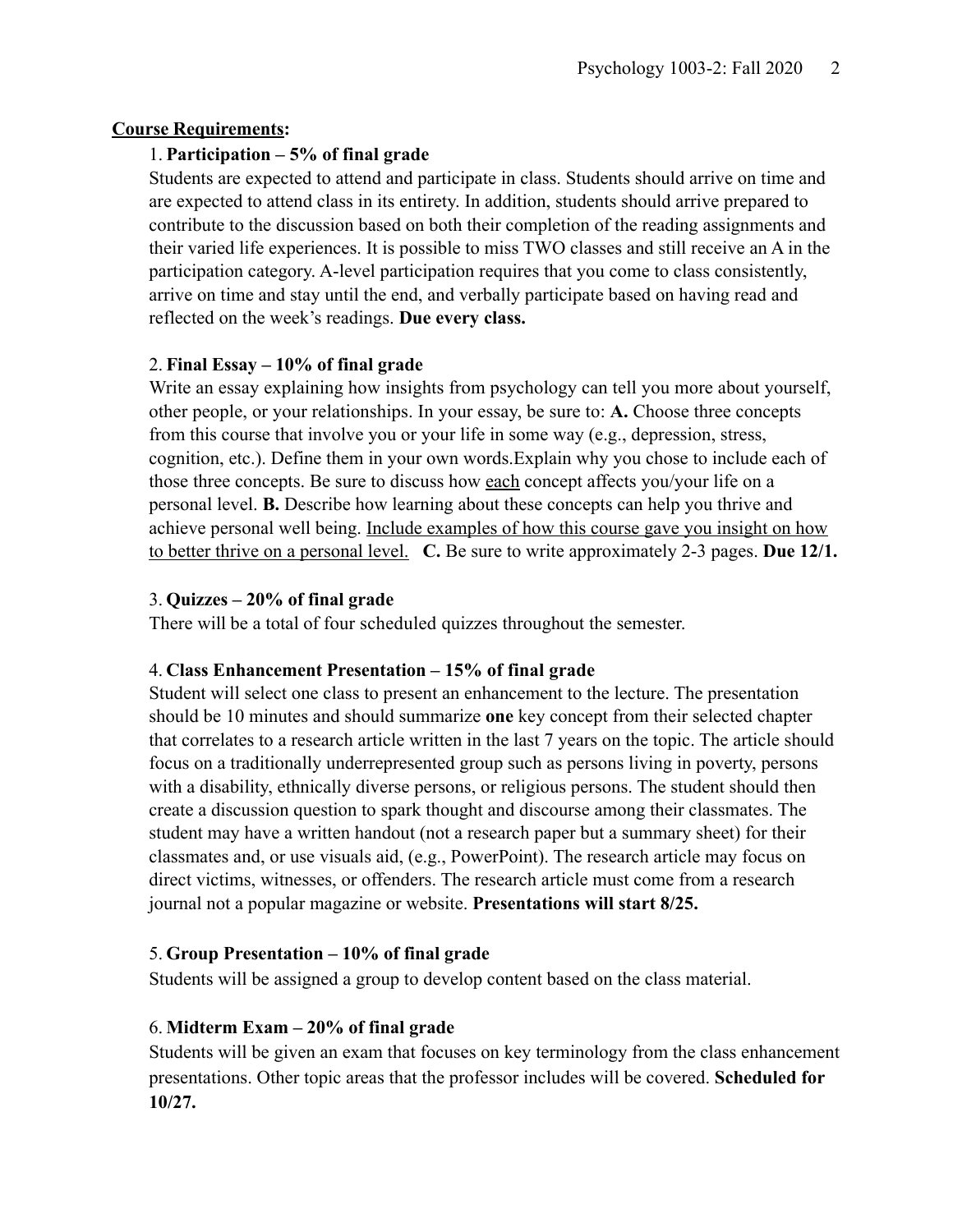#### 7. **Final Exam – 20% of final grade**

Students will be given an exam that focuses on key terminology from the class enhancement presentations since the midterm. Other topic areas that the professor includes will be covered. **Scheduled for 11/24.**

#### **Grading:**

|                                    | Total: (500 pts) 100%   |
|------------------------------------|-------------------------|
| Class Enhancement Presentation 15% | Group Presentation: 10% |
| Quizzes: 20%                       | Final Exam: 20%         |
| Participation / Final Essay: 15%   | Midterm Exam: 20%       |

#### **Percentage Score**

|  | A = $93-100\%$ B+ = $88-89\%$ C+ = $77-79\%$ D+ = $62-64\%$ |  |  |                                              |  |                  |
|--|-------------------------------------------------------------|--|--|----------------------------------------------|--|------------------|
|  | A- = $90-92\%$ B = $84-87\%$ C = $70-76\%$ D = $55-611\%$   |  |  |                                              |  |                  |
|  |                                                             |  |  | B- = $80-83\%$ C- = $65-69\%$ D- = $50-54\%$ |  |                  |
|  |                                                             |  |  |                                              |  | $F = Below 50\%$ |

#### **Academic Accommodations Policy**

While all students are expected to meet the minimum standards for completion of this course as established by the instructor, students with disabilities may require academic adjustments, modifications or auxiliary aids/services. At Point Loma Nazarene University (PLNU), these students are requested to register with the Disability Resource Center (DRC), located in the Bond Academic Center (DRC@pointloma.edu or 619-849-2486). The DRC's policies and procedures for assisting such students in the development of an appropriate academic adjustment plan (AP) allows PLNU to comply with Section 504 of the Rehabilitation Act and the Americans with Disabilities Act. Section 504 prohibits discrimination against students with special needs and guarantees all qualified students equal access to and benefits of PLNU programs and activities. After the student files the required documentation, the DRC, in conjunction with the student, will develop an AP to meet that student's specific learning needs. The DRC will thereafter email the student's AP to all faculty who teach courses in which the student is enrolled each semester. The AP must be implemented in all such courses.

If students do not wish to avail themselves of some or all of the elements of their AP in a particular course, it is the responsibility of those students to notify their professor in that course. PLNU highly recommends that DRC students speak with their professors during the first two weeks of each semester about the applicability of their AP in that particular course and/or if they do not desire to take advantage of some or all of the elements of their AP in that course.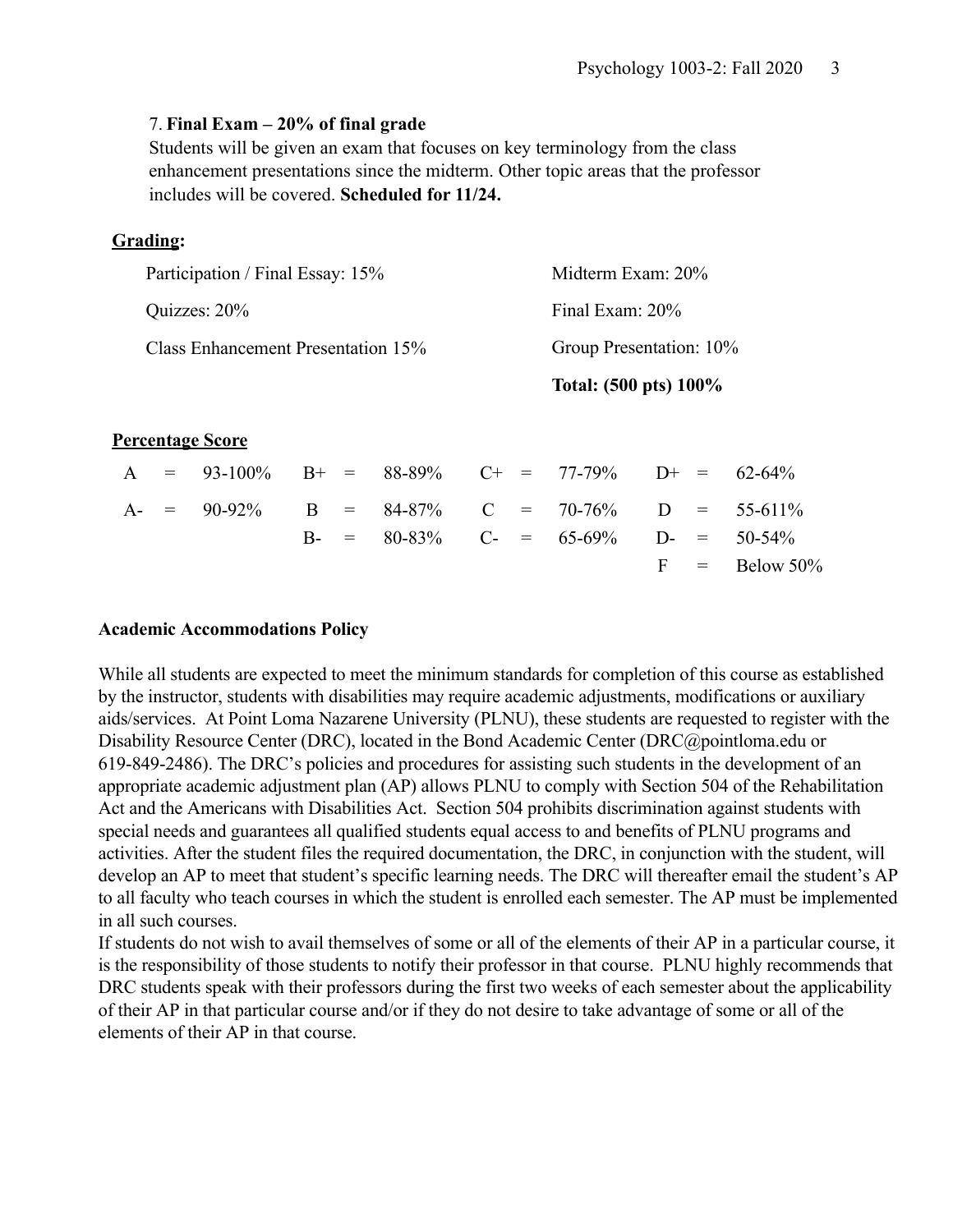| <b>Date</b> |                                                             | <b>Presenters</b> |
|-------------|-------------------------------------------------------------|-------------------|
| 8/18        | Introductions/Syllabus Review/Presentation Sign-up<br>/Ch.1 |                   |
| 8/25        | Ch.2                                                        | 2 Presentations   |
| 9/1         | Ch.3                                                        | 2 Presentations   |
| 9/8         | Ch. 4 / (Quiz 1)                                            | 2 Presentations   |
| 9/15        | Ch.5                                                        | 2 Presentations   |
| 9/22        | Ch.6                                                        | 2 Presentations   |
| 9/29        | Ch. 7 / (Quiz 2)                                            | 2 Presentations   |
| 10/6        | Ch.8                                                        | 2 Presentations   |
| 10/13       | Ch. 9 / Form Groups and Develop Ideas                       | 2 Presentations   |
| 10/20       | Group Presentations / Midterm Review / (Quiz 3)             |                   |
| 10/27       | Midterm / Ch. 10                                            | 2 Presentations   |
| 11/3        | Ch.10-12                                                    | 2 Presentations   |
| 11/10       | Discuss Stress Papers (Quiz 4) / Ch.13-15                   | 2 Presentations   |
| 11/17       | Ch. 13-15 / Review for Final                                | 2 Presentations   |
| 11/24       | <b>Final</b>                                                |                   |
| 12/1        | <b>Final Essay Due &amp; Class Discussion</b>               |                   |

# **Psychology 1003 Tentative Schedule/Content Outline**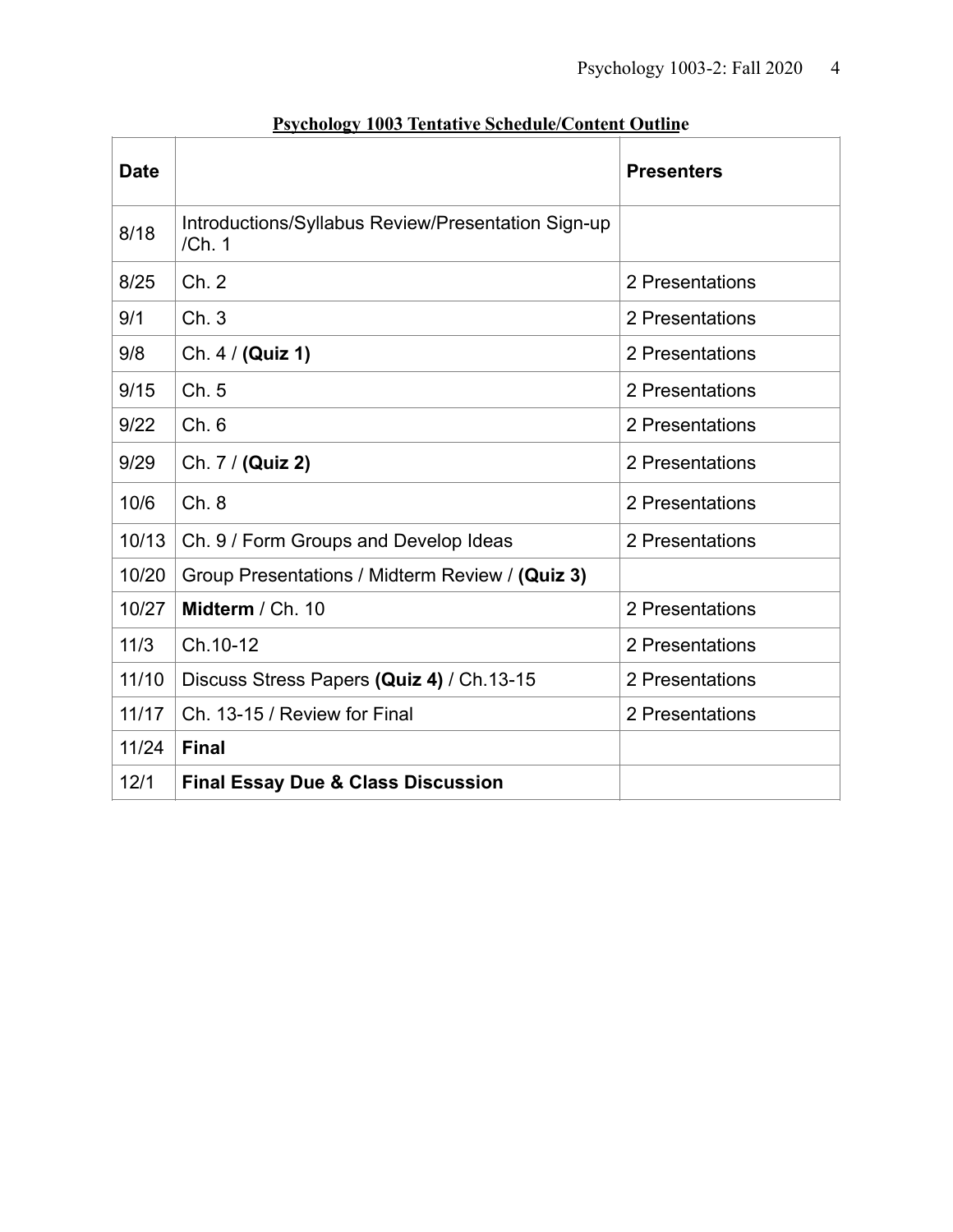### **Course Policies:**

1. Exams and Quizzes: There will be no make-ups for any exam or quiz without prior written permission from the instructor.

### **Final Examination Policy:**

Successful completion of this class requires taking the final examination on its scheduled day.

**Lateness:** I understand that circumstances beyond your control might cause you to be late to class. Please don't let being late deter you from attending class. But, please, don't make it a habit.

**Cell Phones**: Please make certain to turn your cell phone ring to vibrate prior to lecture and that it is put away unless previously discussed with the instructor.

**Missed Exams/Assignments**: Make-ups for missed exams secondary to illness will be allowed only if the instructor is notified of the illness prior to the scheduled administration of the exam and a letter from a physician confirms the illness. Make-ups for missed exams secondary to other unforeseeable and extraordinary circumstances will be at the discretion of the instructor. Late assignments will be given a 10% deduction for every day that they are late.

#### **Professionalism Policy:**

One important aspect of professionalism is learning the norms of appropriate dress. For instance, being mindful of attire and how it affects the learning space. Another aspect of professionalism, is being mindful of timeliness and use of technology in class. One goal of developing your professional identity is how you choose to represent yourself. During this semester, I encourage you to create your own professional identity when attending class. It should be noted, during your presentations, business or business casual attire is required. Further, as an institution of higher education, the University has the obligation to combat racism, sexism, and other forms of bias and to provide an equal educational opportunity for all who seek it. The APA Code of Ethics and the Academic Code shall be the guiding principles in dealing with speech or actions that, when considered objectively, are inappropriate, abusive and insulting.

### **Course Credit Hour Information:**

In the interest of providing sufficient time to accomplish the stated Course Learning Outcomes, this class meets the PLNU credit hour policy for a 3 unit class delivered over 15 weeks. It is anticipated that students will spend a minimum of 37.5 participation hours per credit hour on their coursework. For this course, students will spend an estimated 112.5 total hours meeting the course learning outcomes. The time estimations are provided in the Canvas modules.

#### **Use of Technology**

In order to be successful in the online environment, you'll need to meet the minimum technology and system requirements; please refer to the Technology and System Requirements information. Additionally, students are required to have headphone speakers compatible with their computer available to use. If a student is in need of technological resources please contact student-tech-request@pointloma.edu. Problems with technology do not relieve you of the responsibility of participating, turning in your assignments, or completing your class work.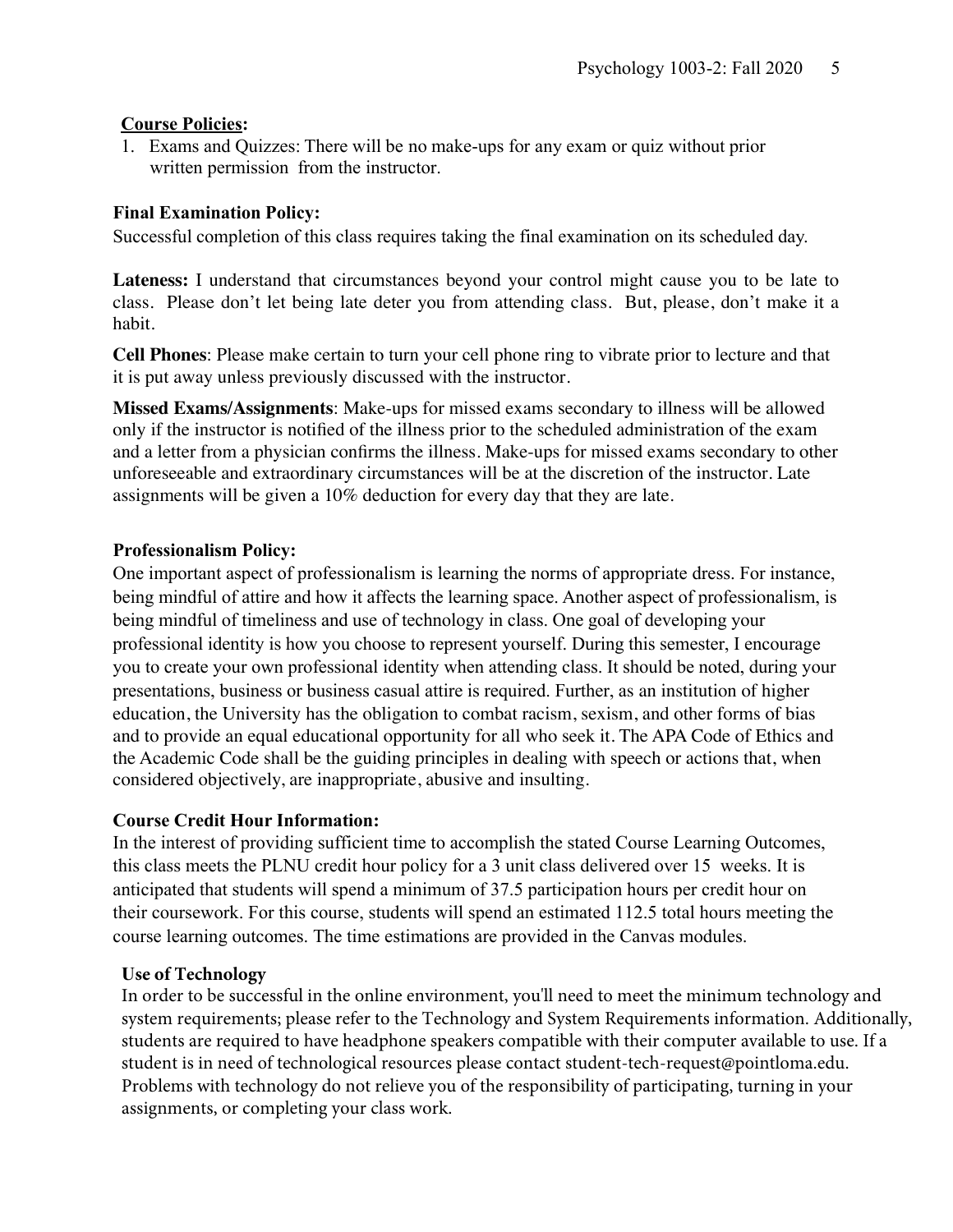### **Copyright Policy:**

Point Loma Nazarene University, as a non-profit educational institution, is entitled by law to use materials protected by the US Copyright Act for classroom education. Any use of those materials outside the class may violate the law.

### **Academic Honesty Policy:**

Students should demonstrate academic honesty by doing original work and by giving appropriate credit to the ideas of others. Academic dishonesty is the act of presenting information, ideas, and/or concepts as one's own when in reality they are the results of another person's creativity and effort. A faculty member who believes a situation involving academic dishonesty has been detected may assign a failing grade for that assignment or examination, or, depending on the seriousness of the offense, for the course. Faculty should follow and students may appeal using the procedure in the university Catalog. See Academic Policies for definitions of kinds of academic dishonesty and for further policy information.

### **Information Literacy:**

Information literacy is defined as "a set of abilities requiring individuals to recognize when information is needed and have the ability to locate, evaluate, and use effectively the needed information" (American Library Association, 1989). In this course, teaching and learning processes will employ the following information literacy standards, as endorsed by the American Association for Higher Education (1999), the Association of College and Research Libraries (2000), and the Council of Independent Colleges (2004). The students in this course will:

- 1. Determine the nature and extent of the information needed.
- 2. Access needed information effectively and efficiently.
- 3. Evaluate information and its sources critically and incorporates selected information into his or her knowledge base and value system.
- 4. Individually or as a member of a group, use information effectively to accomplish a specific purpose.
- 5. Understand many of the economic, legal, and social issues surrounding the use of information and accesses and uses information ethically and legally.

# **Attendance and Participation Policy**

Regular and punctual attendance at all synchronous class sessions is considered essential to optimum academic achievement. If the student is absent for more than 10 percent of class sessions (virtual or face-toface), the faculty member will issue a written warning of de-enrollment. If the absences exceed 20 percent, the student may be de-enrolled without notice until the university drop date or, after that date, receive the appropriate grade for their work and participation. In some courses, a portion of the credit hour content will be delivered asynchronously and attendance will be determined by submitting the assignments by the posted due dates. See Academic Policies in the Undergraduate Academic Catalog. If absences exceed these limits but are due to university excused health issues, an exception will be granted.

### **Asynchronous Attendance/Participation Definition**

A day of attendance in asynchronous content is determined as contributing a substantive note, assignment, discussion, or submission by the posted due date. Failure to meet these standards will result in an absence for that day. Instructors will determine how many asynchronous attendance days are required each week.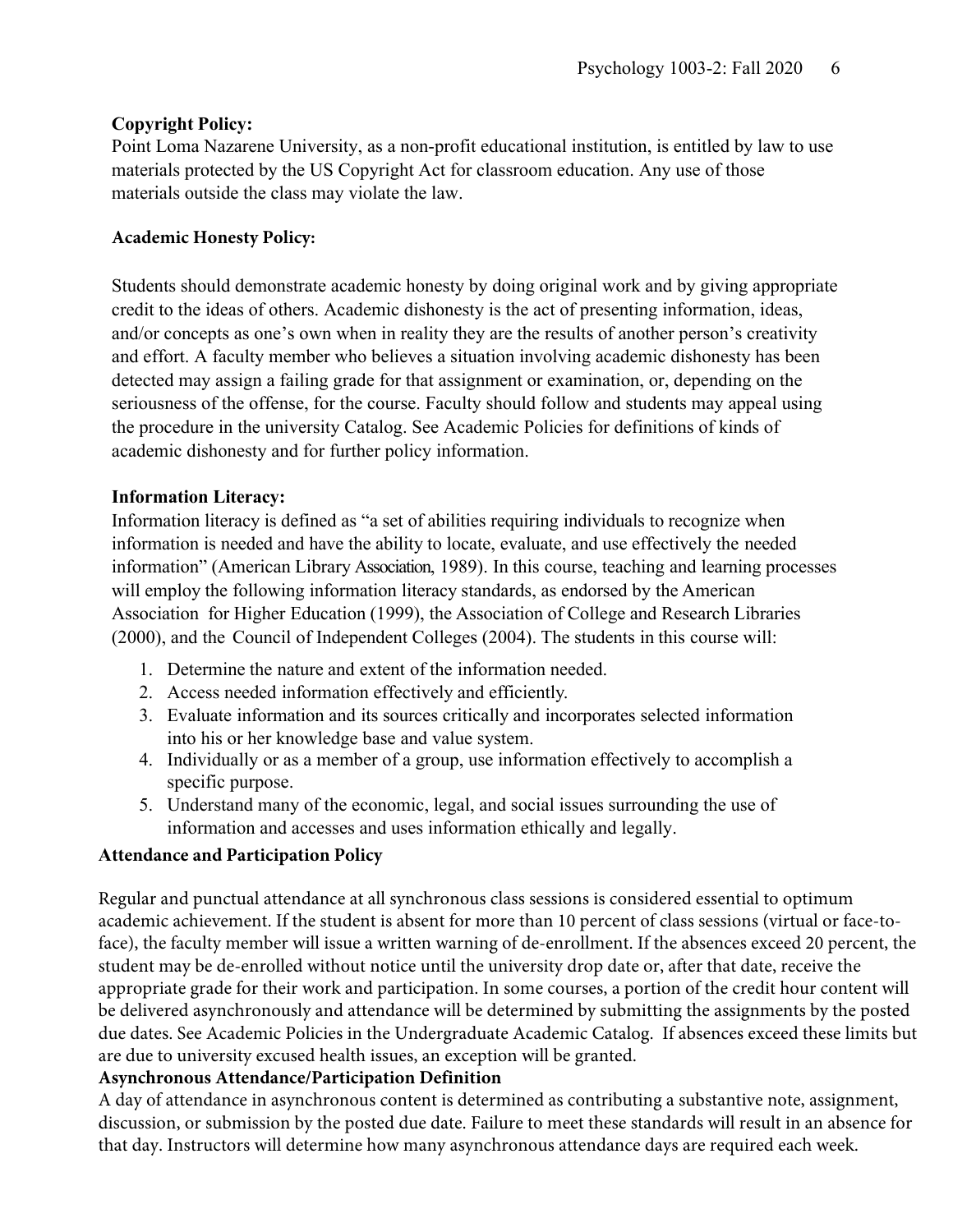### **Use of Library:**

This course may require students to complete course assignments using resources available from the University Libraries. [Research](http://libguides.pointloma.edu/ResearchGuides) Guides and assistance for this course are available online.

### **Expectations for Psychology 103 regarding academic integrity in this class:**

- Expectations are consistent with those outlined in the academic policy.
- Collaboration is permitted in preparing for examinations.
- Any material (including but not restricted to textbook, other texts, journals, magazines, websites) incorporated into writing assignments (reaction papers, term paper, other nonexamination writing assignments) must be properly cited. Plagiarism will not be tolerated.

### **Consequences for violations of academic integrity in this class:**

- Consequences are consistent with those outlined in the academic integrity policy.
- Any type of plagiarism will result in an "F" for the particular assignment in question.
- Cheating during an examination will result in an "F" grade for the particular examination in question.
- The instructor reserves the right to issue a grade of "F" in the class for violations of the Academic Integrity Policy. This includes, but is not limited to: repeated violations of the Academic Integrity Policy, cheating of any sort during examinations and quizzes, turning in assignments not written by the student, among other violations.

### **Canvas Support:**

If you have questions about the content you find in my Canvas course or need clarification on assignment instructions please let me know. If you are unsure how to use any given feature in Canvas you will find the [Canvas Guides](https://community.canvaslms.com/community/answers/guides/) to be a very helpful resource. If you cannot access something in my Canvas course or it appears that some part of the course is not working properly, please contact the Office of Instructional Technology for support at **[oit@pointloma.edu](mailto:oit@pointloma.edu)**. Include specific information in the request (course ID, section, assignment or module name, etc.) to expedite the troubleshooting process. Screenshots are super helpful!

### **State Authorization**

State authorization is a formal determination by a state that Point Loma Nazarene University is approved to conduct activities regulated by that state. In certain states outside California, Point Loma Nazarene University is not authorized to enroll online (distance education) students. If a student moves to another state after admission to the program and/or enrollment in an online course, continuation within the program and/or course will depend on whether Point Loma Nazarene University is authorized to offer distance education courses in that state. It is the student's responsibility to notify the institution of any change in his or her physical location. Refer to the map on State Authorization (https://www.pointloma.edu/offices/office-institutional-effectiveness-research/disclosures)to view which states allow online (distance education) outside of California.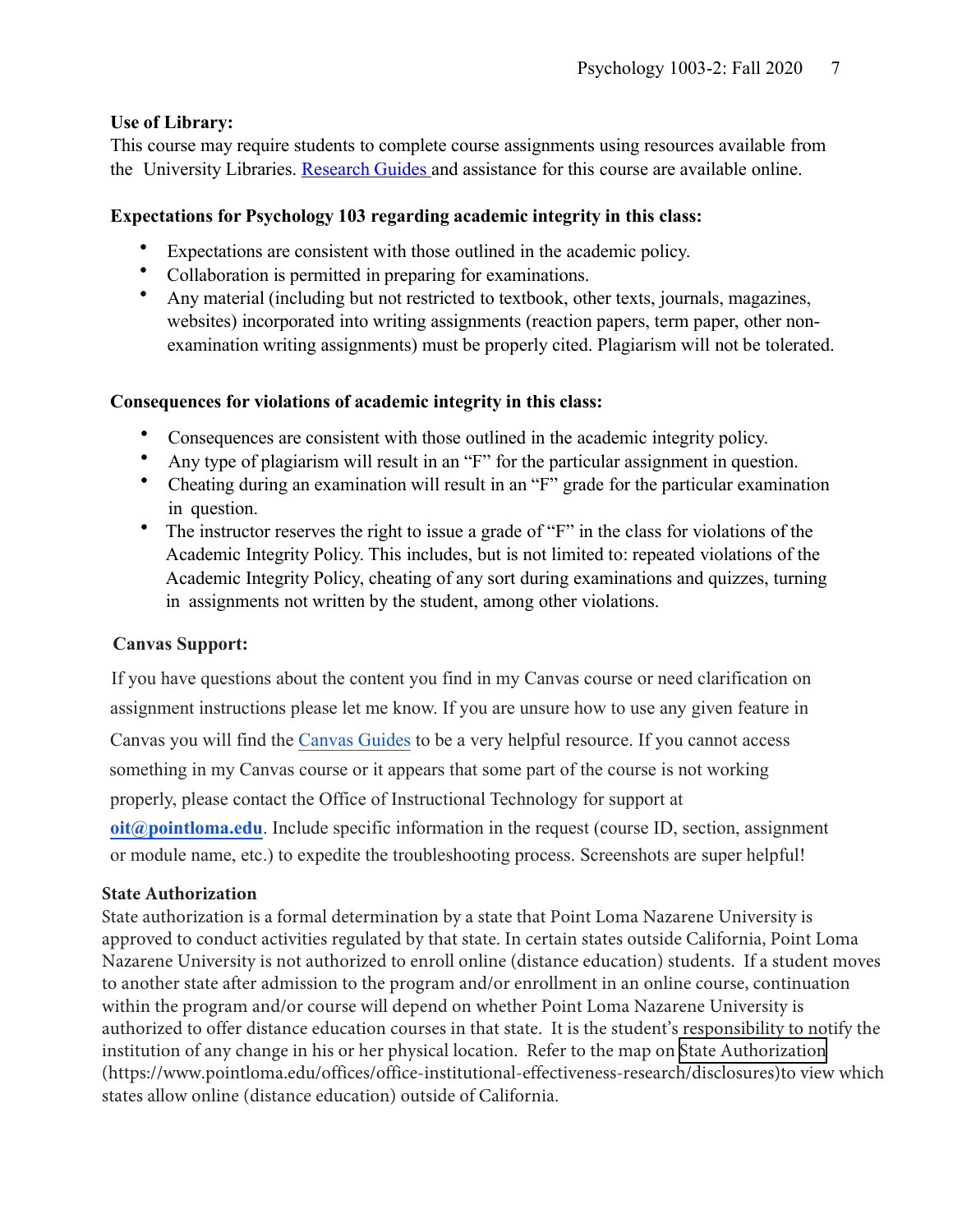# **Appendix A Terms to Know**

- 1. Accommodation
- 2. Acquisition
- 3. Action Potential
- 4. Active Listening
- 5. Adrenal Glands
- 6. Aggression
- 7. Agonist
- 8. All-or-None Response
- 9. Alpha Waves
- 10. Altruism
- 11. Amygdala
- 12. Antagonist
- 13. Assimilation
- 14. Attachment
- 15. Attribution Theory
- 16. Autonomic Nervous System
- 17. Axon
- 18. Biopsychosocial Approach
- 19. Catharsis
- 20. Central Nervous System
- 21. Cerebellum
- 22. Cerebral
- 23. Chromosomes
- 24. Classical Conditioning
- 25. Cognition
- 26. Coping
- 27. Corpus Callosum
- 28. Correlation
- 29. Critical period
- 30. Culture
- 31. Defense Mechanism
- 32. Delta Waves
- 33. Dendrites
- 34. Dependent Variable
- 35. DSM-5
- 36. Ego
- 37. Emotion
- 38. Endocrine System
- 39. Endorphins
- 40. Evidence-based Practice
- 41. External locus of Control
- 42. Free Association
- 43. Frontal Lobes
- 44. Glial Cells
- 45. Habituation
- 46. Heuristic
- 47. Hippocampus
- 48. Homeostasis
- 49. Hypothalamus
- 50. Id
- 51. Independent Variable
- 52. Internal locus of Control
- 53. Intrinsic Motivation
- 54. Learned Helplessness
- 55. Limbic System
- 56. Medulla
- 57. Mirror Neurons
- 58. Myelin Sheath
- 59. Neurogenesis
- 60. Neuron
- 61. Neurotransmitters
- 62. Occipital Lobes
- 63. Operant Conditioning
- 64. Parasympathetic Nervous System
- 65. Parietal Lobes
- 66. Peripheral Nervous System
- 67. Pituitary Gland
- 68. Placebo
- 69. Prosocial Behavior
- 70. Psychology
- 71. Resilience
- 72. Schema
- 73. Somatic Nervous System
- 74. Superego
- 75. Sympathetic Nervous System
- 76. Thalamus
- 77. Trait